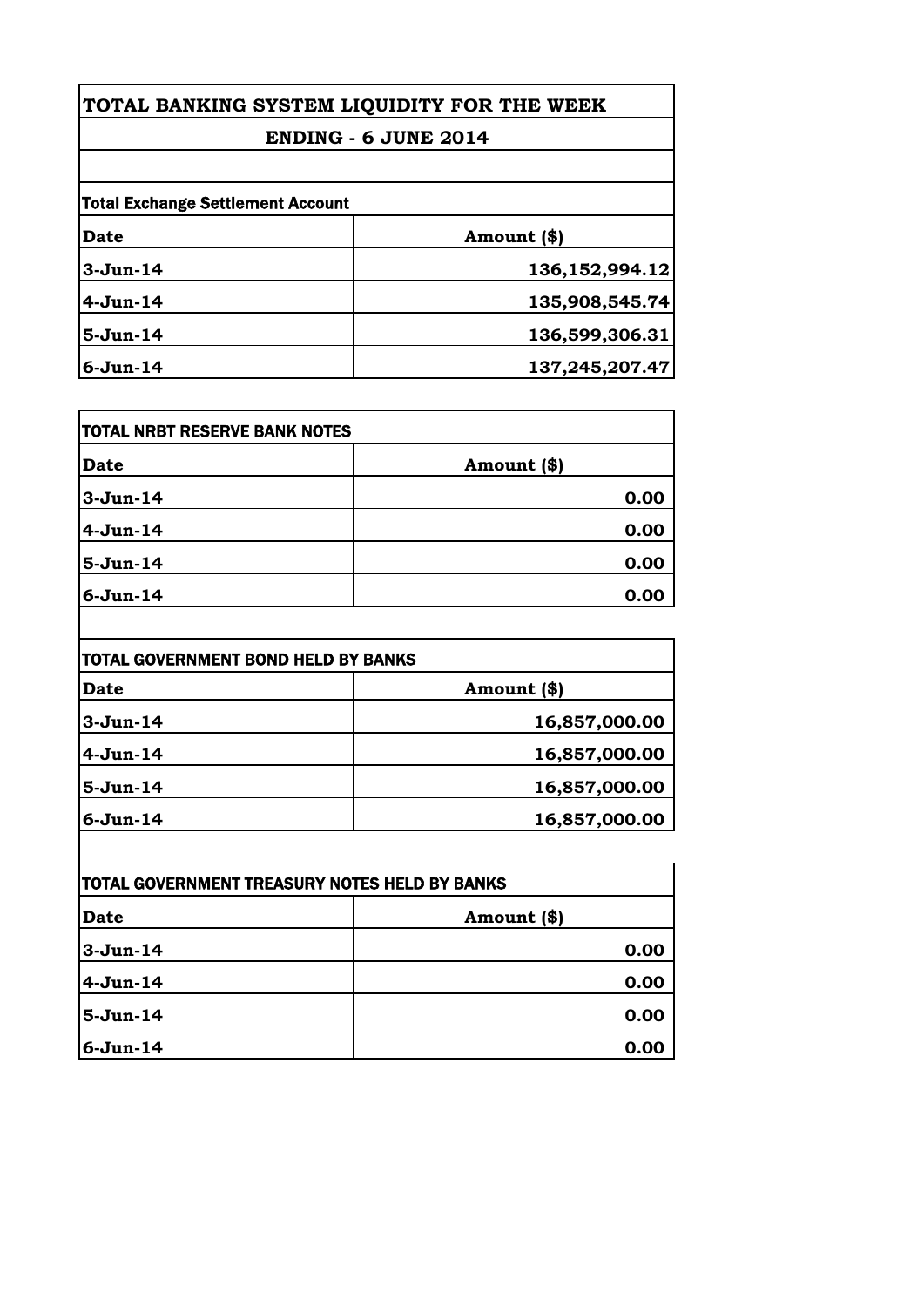## **TOTAL BANKING SYSTEM LIQUIDITY FOR THE WEEK**

### **ENDING - 13 JUNE 2014**

| <b>Total Exchange Settlement Account</b> |                |
|------------------------------------------|----------------|
| Date                                     | Amount (\$)    |
| $9-Jun-14$                               | 137,554,388.30 |
| 10-Jun-14                                | 137,900,309.34 |
| $11-Jun-14$                              | 130,064,427.97 |
| 12-Jun-14                                | 129,048,532.16 |
| 13-Jun-14                                | 129,053,657.05 |

| <b>TOTAL NRBT RESERVE BANK NOTES</b> |             |
|--------------------------------------|-------------|
| <b>Date</b>                          | Amount (\$) |
| $9-Jun-14$                           | 0.00        |
| $10-Jun-14$                          | 0.00        |
| $11-Jun-14$                          | 0.00        |
| 12-Jun-14                            | 0.00        |
| 13-Jun-14                            | 0.00        |

| TOTAL GOVERNMENT BOND HELD BY BANKS |               |
|-------------------------------------|---------------|
| <b>Date</b>                         | Amount (\$)   |
| $9-Jun-14$                          | 16,857,000.00 |
| $10-Jun-14$                         | 16,857,000.00 |
| $11-Jun-14$                         | 16,857,000.00 |
| 12-Jun-14                           | 16,857,000.00 |
| $13-Jun-14$                         | 16,857,000.00 |

| TOTAL GOVERNMENT TREASURY NOTES HELD BY BANKS |             |
|-----------------------------------------------|-------------|
| <b>Date</b>                                   | Amount (\$) |
| $9-Jun-14$                                    | 0.00        |
| $10-Jun-14$                                   | 0.00        |
| $11-Jun-14$                                   | 0.00        |
| 12-Jun-14                                     | 0.00        |
| $13 - Jun-14$                                 |             |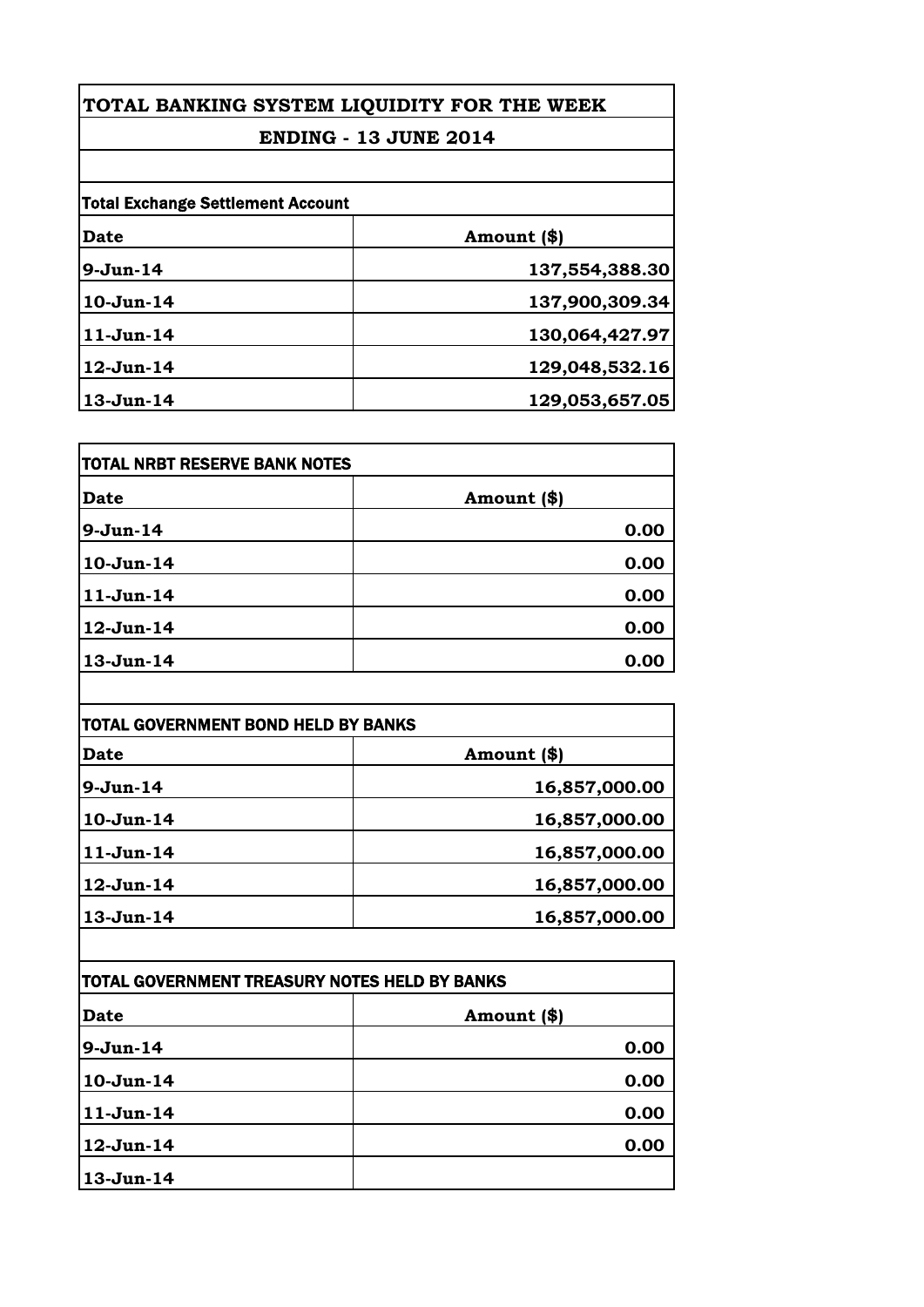## **TOTAL BANKING SYSTEM LIQUIDITY FOR THE WEEK**

### **ENDING - 20 JUNE 2014**

|           | <b>Total Exchange Settlement Account</b> |  |
|-----------|------------------------------------------|--|
| Date      | Amount (\$)                              |  |
| 16-Jun-14 | 128,537,704.82                           |  |
| 17-Jun-14 | 120,452,190.54                           |  |
| 18-Jun-14 | 127,504,499.11                           |  |
| 19-Jun-14 | 128, 161, 431. 12                        |  |
| 20-Jun-14 | 128,417,092.48                           |  |

| <b>TOTAL NRBT RESERVE BANK NOTES</b> |               |
|--------------------------------------|---------------|
| <b>Date</b>                          | Amount $(\$)$ |
| $16$ -Jun- $14$                      | 0.00          |
| $17 - Jun-14$                        | 0.00          |
| 18-Jun-14                            | 0.00          |
| 19-Jun-14                            | 0.00          |
| 20-Jun-14                            | 0.00          |

| TOTAL GOVERNMENT BOND HELD BY BANKS |               |
|-------------------------------------|---------------|
| <b>Date</b>                         | Amount (\$)   |
| $16$ -Jun- $14$                     | 16,857,000.00 |
| $17 - Jun-14$                       | 16,857,000.00 |
| 18-Jun-14                           | 16,857,000.00 |
| 19-Jun-14                           | 16,857,000.00 |
| 20-Jun-14                           | 16,857,000.00 |

| TOTAL GOVERNMENT TREASURY NOTES HELD BY BANKS |             |
|-----------------------------------------------|-------------|
| <b>Date</b>                                   | Amount (\$) |
| 16-Jun-14                                     | 0.00        |
| 17-Jun-14                                     | 0.00        |
| 18-Jun-14                                     | 0.00        |
| 19-Jun-14                                     | 0.00        |
| 20-Jun-14                                     | 0.00        |